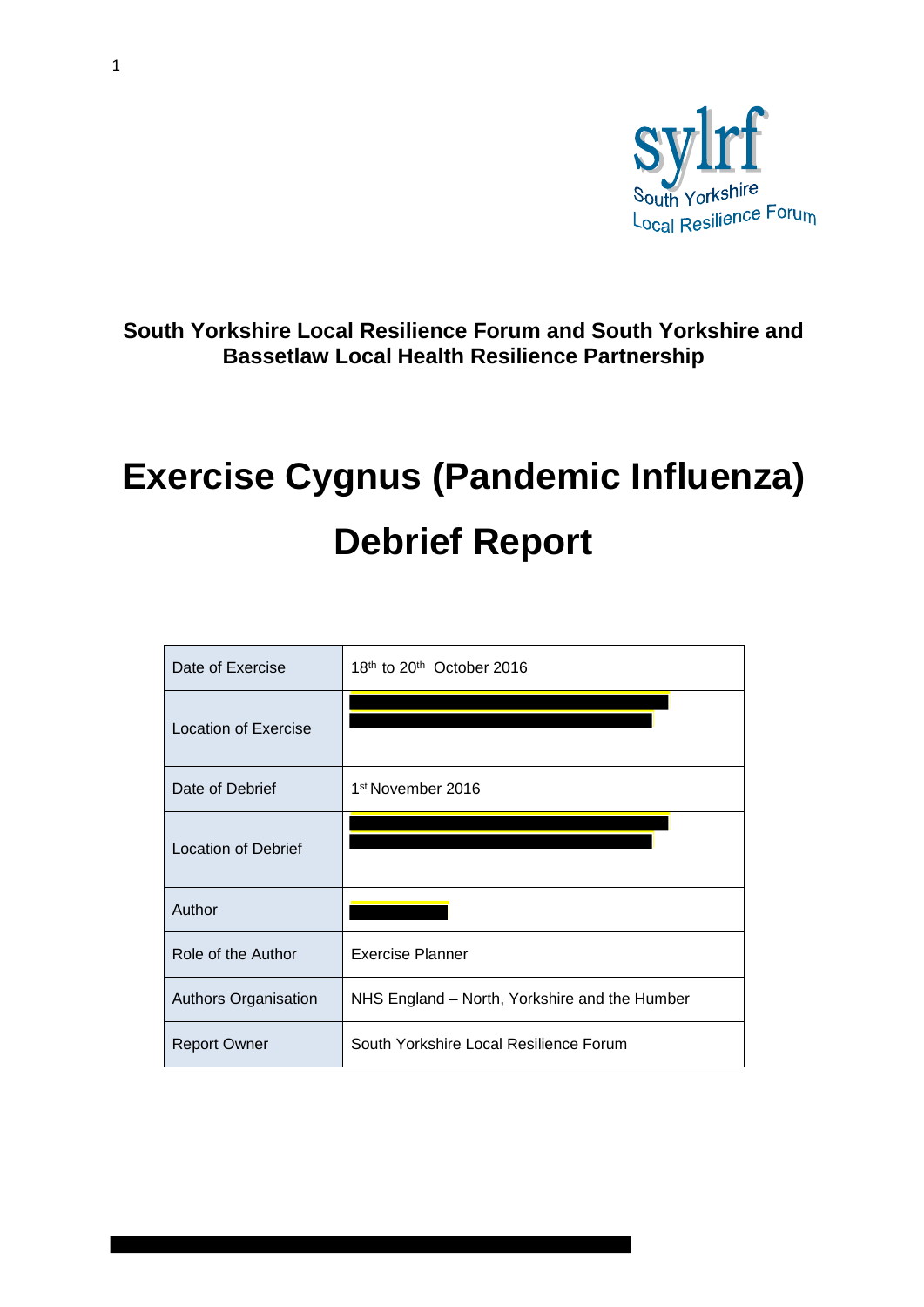#### **Disclaimer**

This report is offered without prejudice in the interests of improving multi-agency response procedures. Although various matters are highlighted and recommendations made for future action, no criticism of the conduct of individuals is either implied or intended and none should therefore be inferred.

#### **Freedom of Information**

Both NHS England North – Yorkshire and the Humber and South Yorkshire Police (on behalf of the LRF) hold this debrief report for the purposes of Freedom of Information (FOI) requests, and as such have equal responsibilities in terms of meeting any requests in relation to its subsequent release.

There is no intention at this time to release the information contained within this report to the public. Its distribution will be limited solely to the partner agencies involved in the exercise and debrief process.

All drafts together with the final copy of the structured debrief report will be subject to version control and retained together. A record will be kept of any alterations made to the report along with the reason for the alteration.

#### **Participant Acknowledgement**

The exercise planning group would like to take this opportunity to thank all delegates for attending the exercise and contributing to the discussions during exercise play; making it an extremely successful event.

#### **Contents**

| Section                                                                            | Page |  |  |  |
|------------------------------------------------------------------------------------|------|--|--|--|
| 1. Introduction                                                                    | 3    |  |  |  |
| 2. Purpose                                                                         | 3    |  |  |  |
| 3. Exercise Aim and Objectives                                                     | 3    |  |  |  |
| 4. Exercise Format                                                                 | 3    |  |  |  |
| 5. Exercise Scenario                                                               | 4    |  |  |  |
| 6. Debrief Thematic Areas                                                          | 5    |  |  |  |
| i. Draft Yorkshire and the Humber LRF and LHRPs Pandemic Influenza Plan –          | 5    |  |  |  |
| its fitness for purpose and alignment with other plans, particularly excess deaths |      |  |  |  |
| plans, health and social care surge plans                                          |      |  |  |  |
| ii. Information gathering and reporting, including the use of the JESIP / Joint    |      |  |  |  |
| Decision Model (JDM) and SitReps                                                   |      |  |  |  |
| iii. Team working and decision making                                              | 7    |  |  |  |
| iv. Communications & Media                                                         | 8    |  |  |  |
| 7. Health Tactical Group - key themes                                              | 9    |  |  |  |
| 8. General Observations                                                            | 9    |  |  |  |
| 9. Exercise Evaluation                                                             | 10   |  |  |  |
| 10. Lessons Identified, Recommendations and Actions                                | 10   |  |  |  |
| Table 1. Lessons Identified, Recommendations - Exercise Cygnus                     | 11   |  |  |  |
| Table 2. Lessons Identified, Recommendations - Exercise Swan                       | 21   |  |  |  |
| Appendix 1. Summary of Participant Experience of the Exercise                      | 25   |  |  |  |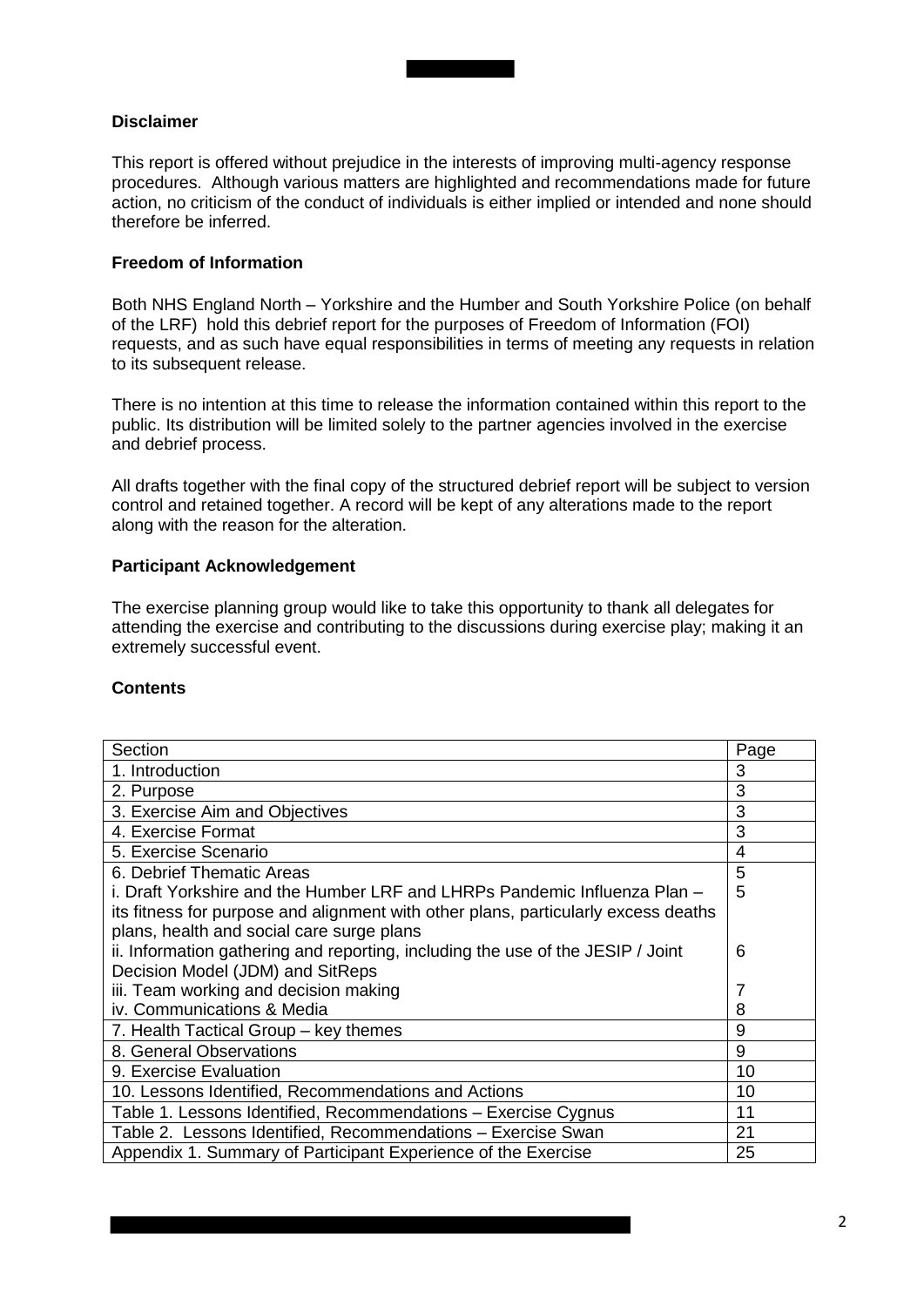

# **South Yorkshire LRF and South Yorkshire and Bassetlaw LHRP**

# **Exercise Cygnus Debrief Report**

#### **1. Introduction**

#### Risk Context

Pandemic influenza remains the highest risk on the National Risk Register for Emergencies. Worse case planning assumptions detailed in the UK Influenza Preparedness Strategy Department of Health, 2011) indicate that a pandemic could affect up to 50% of the population and cause between 200,000 and 400,000 deaths nationally.

#### Background

In 2013 the Cabinet Office requested that the Department of Health (DH) lead the delivery of a Tier 1 pandemic influenza exercise. The Department of Health subsequently commissioned Public Health England's Emergency Response Department to plan and deliver the exercise in October 2014. The exercise was postponed at short notice due to the response to the Ebola crisis. Planning resumed in December 2015 and then again in August 2015 following a short break to deal with the response to industrial action by junior doctors. The national exercise was finally delivered on 18, 19 and 20 October 2016. South Yorkshire was one of the LRFs which played into this exercise at a strategic level.

# **2. Purpose**

The purpose of this report is to provide an overview of the key findings and proposed recommendations arising from the exercise play, participant evaluation, exercise evaluator and debrief feedback in South Yorkshire. These recommendations are intended to support organisational and multi-agency planning across Yorkshire and the Humber.

# **3. Exercise Aim and Objectives**

#### **Aim**

To assess preparedness and response to an influenza pandemic in South Yorkshire

#### **Objectives**

- **1.** To exercise the draft Yorkshire and the Humber LRFs and LHRPs Pandemic Influenza Plan and alignment with organisational plans (including command, control and coordination structures and reporting arrangements)
- **2.** To exercise coordination of messaging to the public
- **3.** To exercise strategic decision making processes around surge in health and social care activity and managing the wider consequences of an influenza pandemic
- **4.** Exercise the coordination of resources to cope with excess deaths in the community

# **4. Exercise Format**

Exercise Cygnus was a command post exercise involving over 40 organisations including the three devolved administrations, the Department of Health and other government departments, NHS England, Public Health England, eight Local Resilience Forums and six prisons. Exercise play was based on 4 COBR meetings held over the three days and the communication and reporting requirements into and out of these meetings.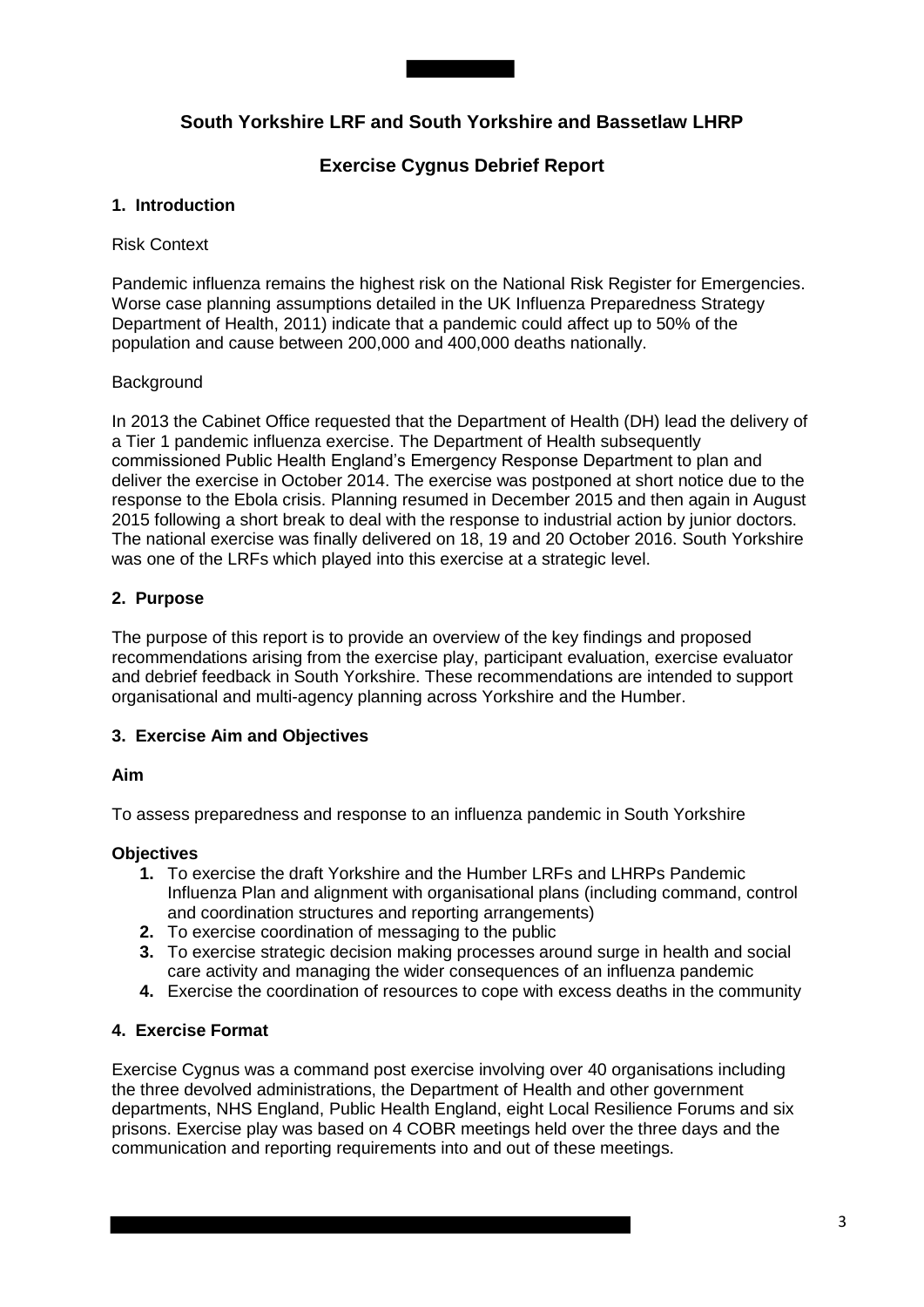South Yorkshire LRF's Strategic Coordinating Group (SCG) met on 18 and 19 October and provided a SitRep to DCLG on each day in line with the scheduled exercise battle rhythm.

The SCG was attended by;

- NHS England Yorkshire and the Humber chair
- Public Health England Yorkshire and the Humber Centre
- Yorkshire Ambulance Service
- South Yorkshire Police
- South Yorkshire Fire and Rescue Service
- Barnsley Metropolitan Borough Council
- Doncaster Metropolitan Borough Council
- Rotherham Metropolitan Borough Council
- Sheffield City Council
- **•** Military Liaison

NHS England Yorkshire and the Humber also provided an NHS SitRep to NHS England – North in line the scheduled exercise battle rhythm on 18 and 19 October.

The Communications and Media Cell was established on 18 and 19 October to coordinate messaging to the public through the exercise web-based media platform called 'WNN' and social media outlet called 'Twister' driven by a team of pseudo-journalists.

The Comms and Media Cell was supported by;

- NHS England Yorkshire and the Humber
- South Yorkshire Police
- **Barnsley Metropolitan Borough Council**
- Doncaster Metropolitan Borough Council
- Rotherham Metropolitan Borough Council
- Sheffield City Council

In addition, a health tactical group sat on 18 October to consider the scenario and support the NHS England input into the SCG. This provided nominal tactical health advice to the SCG to mirror the information and advice which would be available from NHS partners during a pandemic incident.

The health tactical group was attended by organisations to represent the breadth of NHS services in South Yorkshire and Bassetlaw;

- NHS England Yorkshire and the Humber chair
- Acute hospital services
	- Doncaster and Bassetlaw Hospitals NHS Foundation Trust
	- Sheffield Teaching Hospitals NHS Foundation Trust
	- Sheffield Children's Hospital NHS Foundation Trust
- Community and mental health services - Rotherham, Doncaster and South Humber NHS Foundation Trust
- Clinical Commissioning Groups - Doncaster Clinical Commissioning Group

#### **5. Exercise Scenario**

Exercise Cygnus was set in week 7 of the UK's response to an influenza pandemic. Scenario modelling indicated that the scale of the pandemic was slightly less than the government's worse case planning scenario with an anticipated 35% infection rate, 3% hospitalisation rate and 1.5 % deaths over the 15 week wave. Whilst the scenario was played in real time over the three days, participants were encouraged to examine their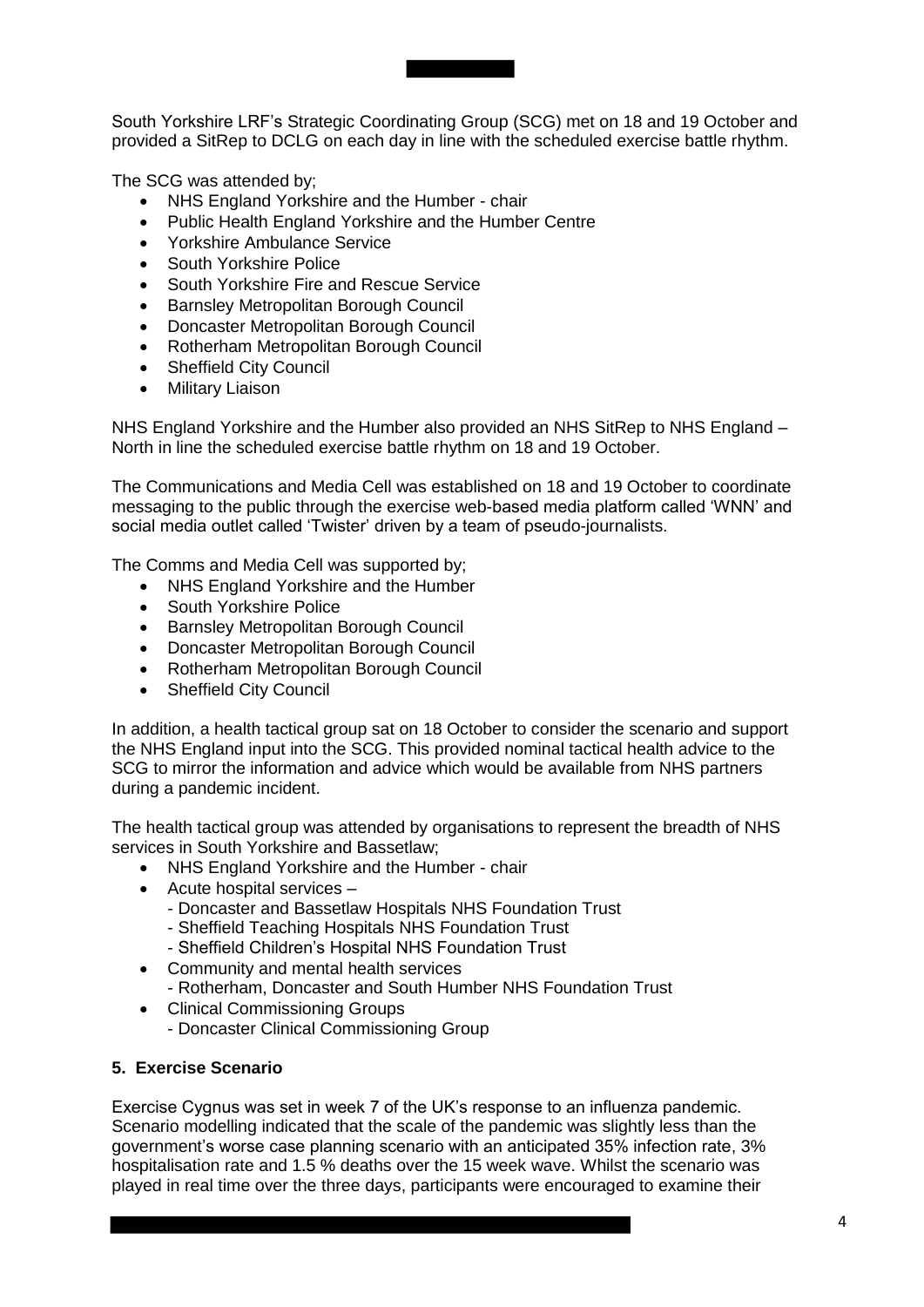response and capacity at week 7 with a forward look to their ability to maintain essential services at the peak of the pandemic. As the scenario progressed, the original modelling was updated to identify a worsening situation which was designed to stretch the decision making from day 1.

The response to an influenza pandemic is divided into 5 phases: Detection, Assessment, Treatment, Escalation and Recovery (DATER). Exercise Cygnus was designed to test the Treatment and Escalation Phase. Public Health England – Yorkshire and the Humber Centre developed a table top exercise to test the arrangements for the Detection and Assessment phases in South Yorkshire. Exercise Swan was delivered on 10 October 2016; players comprised participants from the NHS England, Public Health England, public health and emergency planning specialists from the four South Yorkshire local authorities, and clinical commissioning groups. The lessons identified and recommendations from Exercise Swan are included in section 10 (Table 2) of this de-brief report.

#### **6. Debrief Thematic Areas**

The exercise de-brief was structured to explore the following themes;

- i. Plans the Draft Yorkshire and the Humber LRF and LHRPs Pandemic Influenza Plan, its fitness for purpose and alignment with other plans, particularly excess deaths plans, health and social care surge plans (objectives 1,3 and 4)
- ii. Information gathering and reporting including the use of the JESIP / Joint Decision Model (JDM) and SitReps (objectives 1 and 3)
- iii. Team working and decision making (objective 3)
- iv. Comms & Media (objectives 1 and 2)

**i. Draft Yorkshire and the Humber LRF and LHRPs Pandemic Influenza Plan – its fitness for purpose and alignment with other plans, particularly excess deaths plans, health and social care surge plans (objectives 1, 3 and 4)** 

**What did not go well and needs further development?** 



**What went well and should be highlighted as good practice for future operations?** 

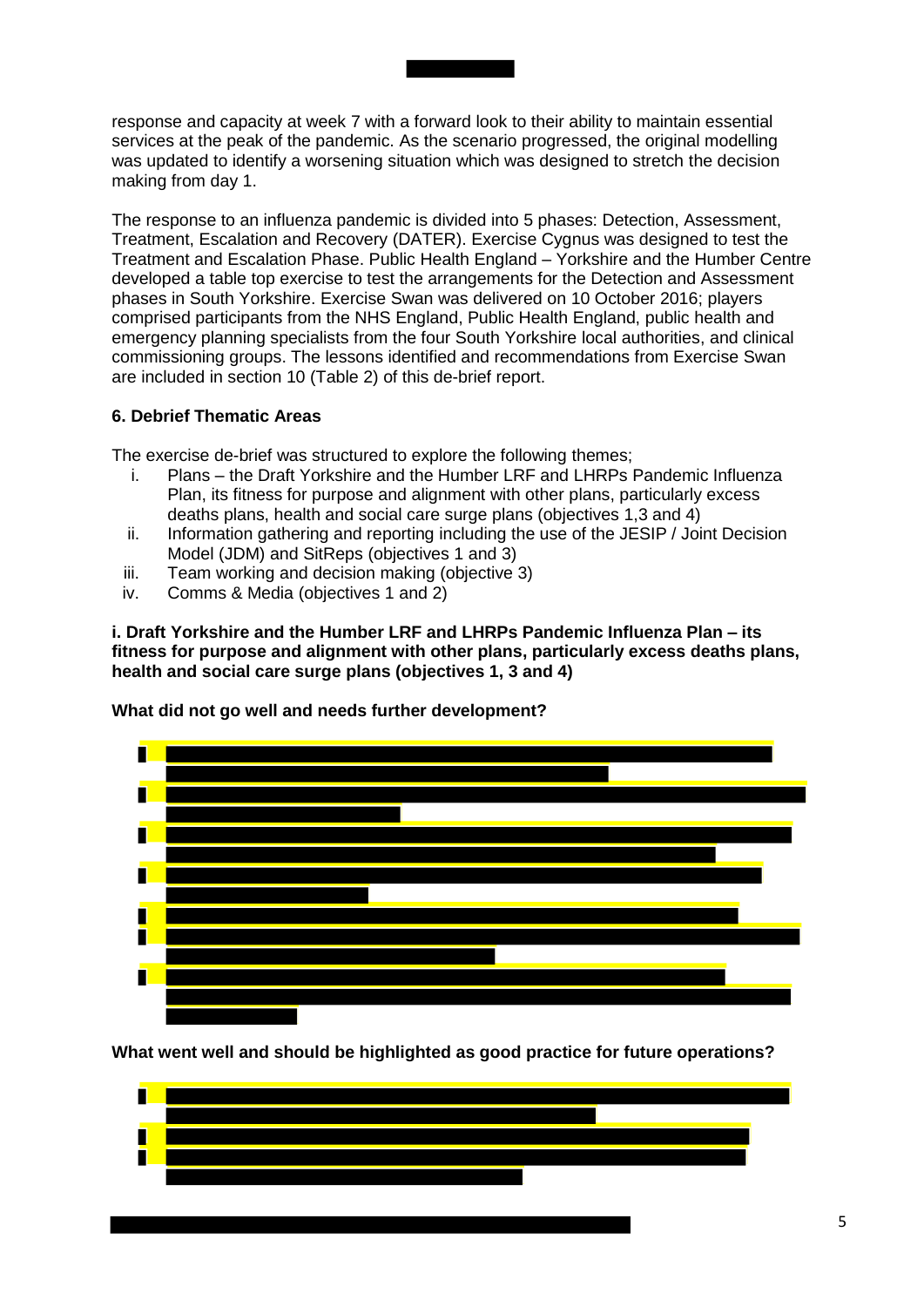

**ii. Information gathering and reporting, including the use of the JESIP / Joint Decision Model (JDM) and SitReps** 

**What did not go well and needs further development?** 



**What went well and should be highlighted as good practice for future operations?** 



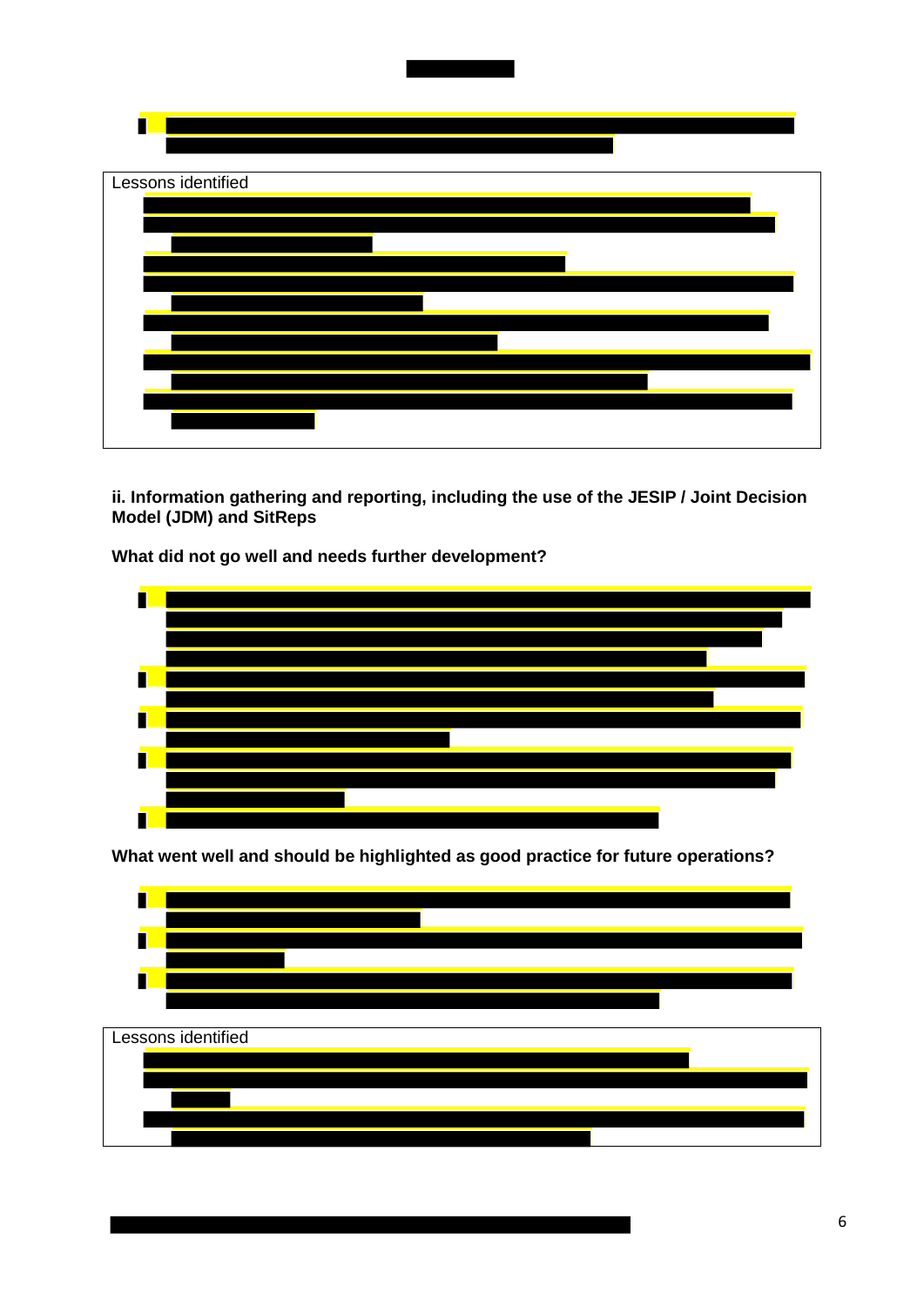**iii. Team working and decision making** 

**What did not go well and needs further development?** 



**What went well and should be highlighted as good practice for future operations?** 



#### Execution of the meeting

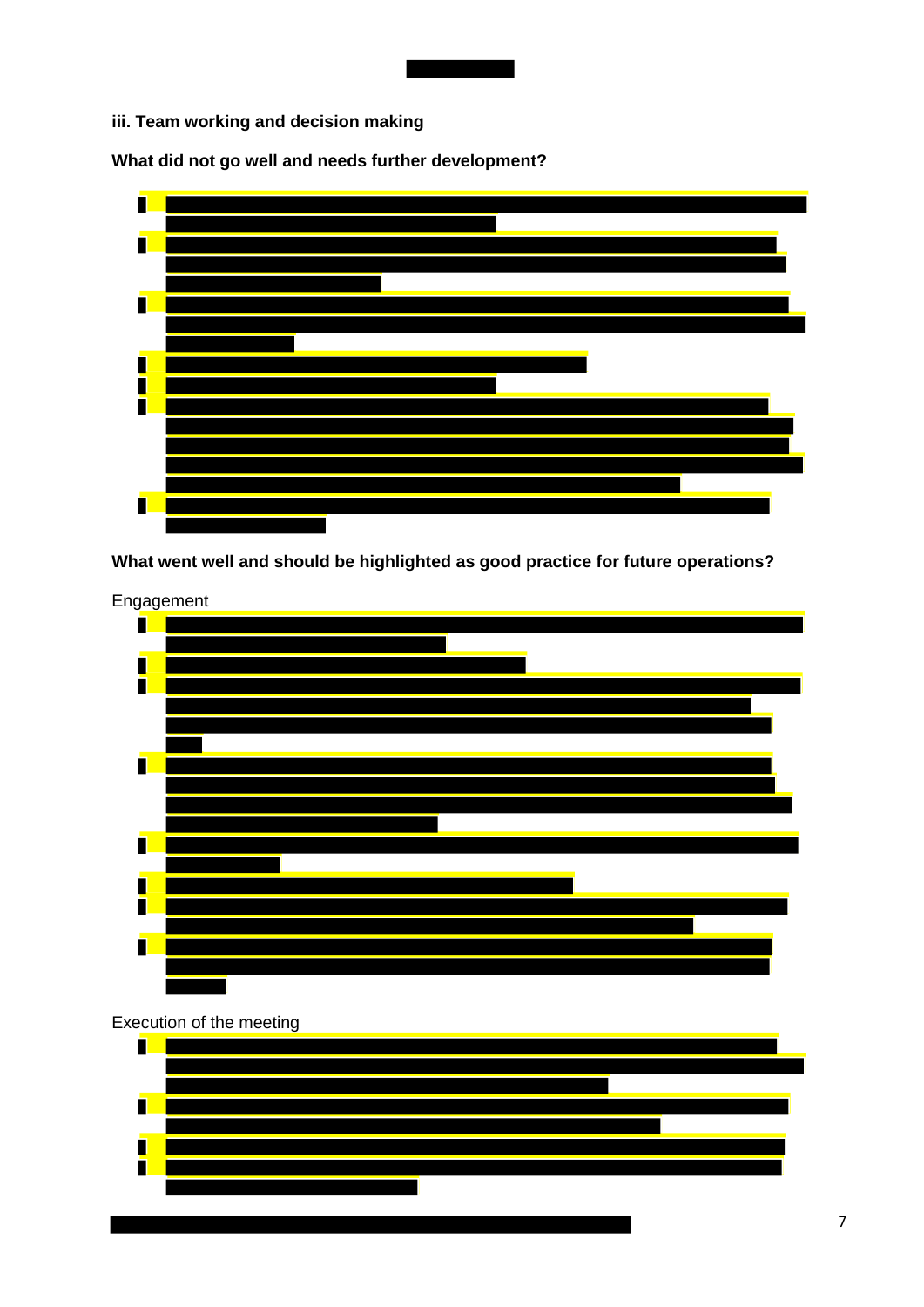



**iv. Comms & Media** 

**What did not go well and needs further development?** 

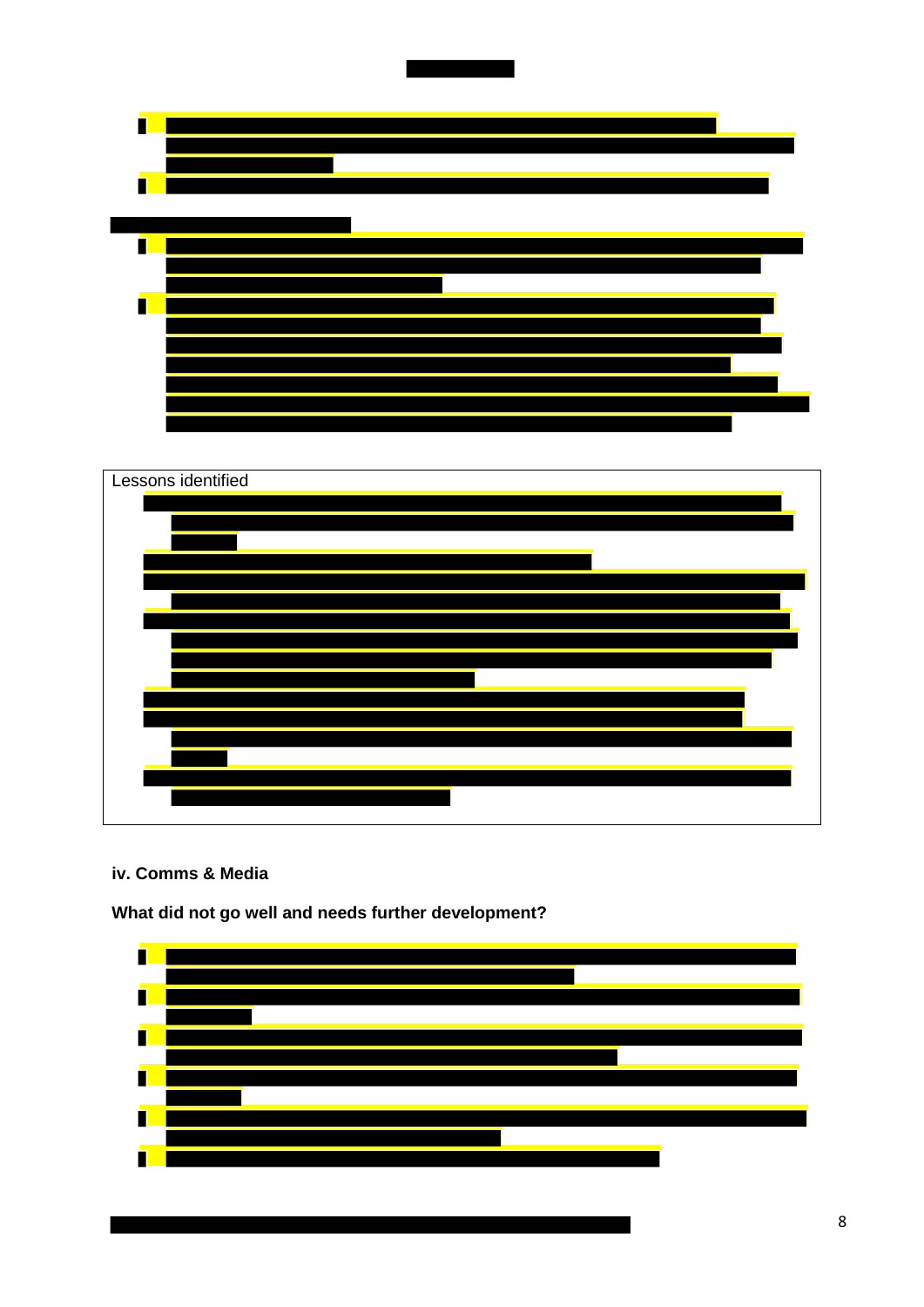

**What went well and should be highlighted as good practice for future operations?** 



# **7. Health Tactical Group – key themes**



**8. General Observations** 

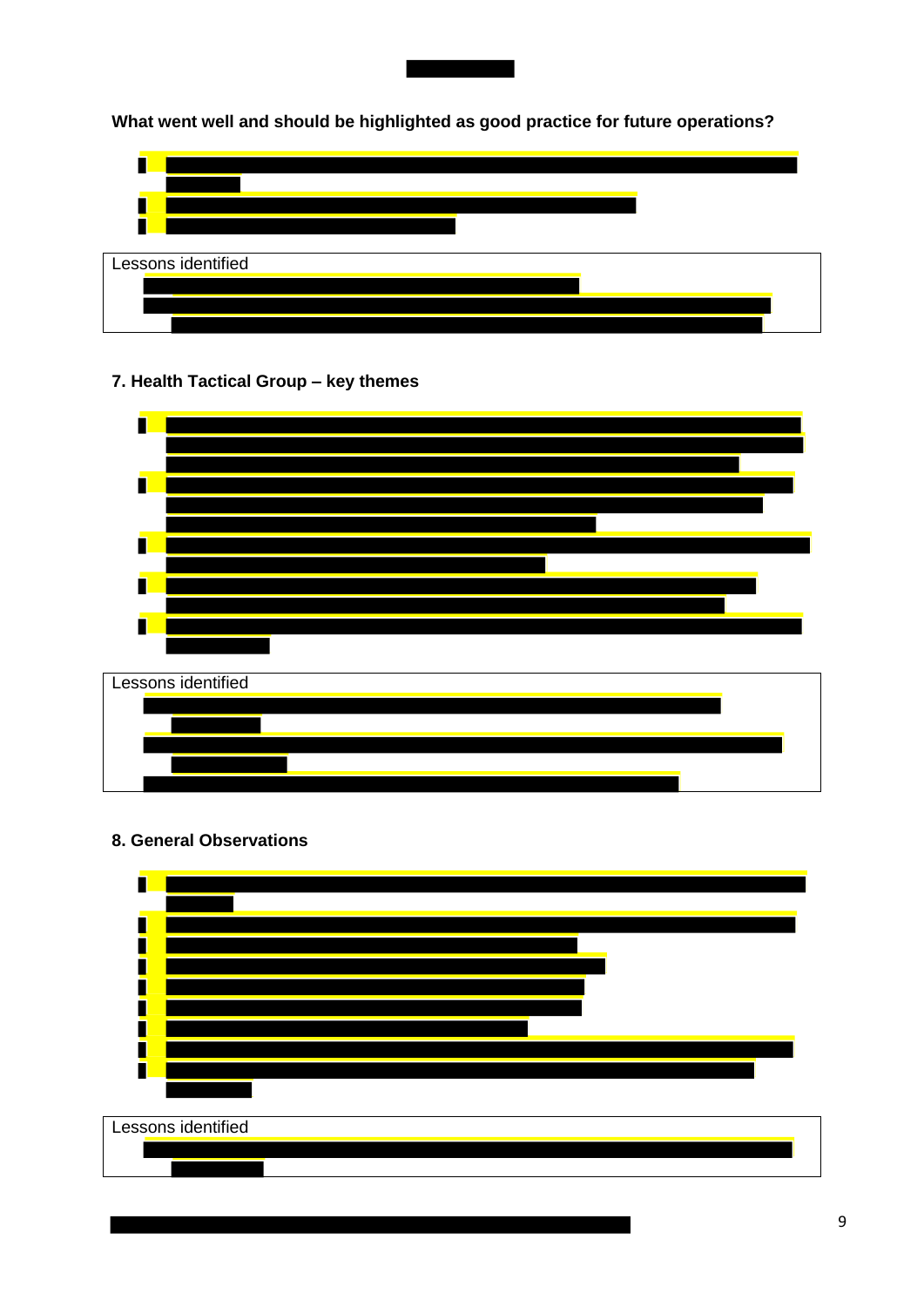

# **9. Exercise Evaluation**

Information to support the evaluation of the exercise was captured on the national exercise evaluation sheet completed by participants at the end of the exercise. Comments provided by participants and the exercise evaluator have been incorporated into section 6 of this debrief report. A summary of feedback of participants' experience of the exercise organisation can be found at Appendix A.

#### **10. Lessons Identified, Recommendations and Actions**

The Lessons identified, recommendations and actions are detailed in the Table 1.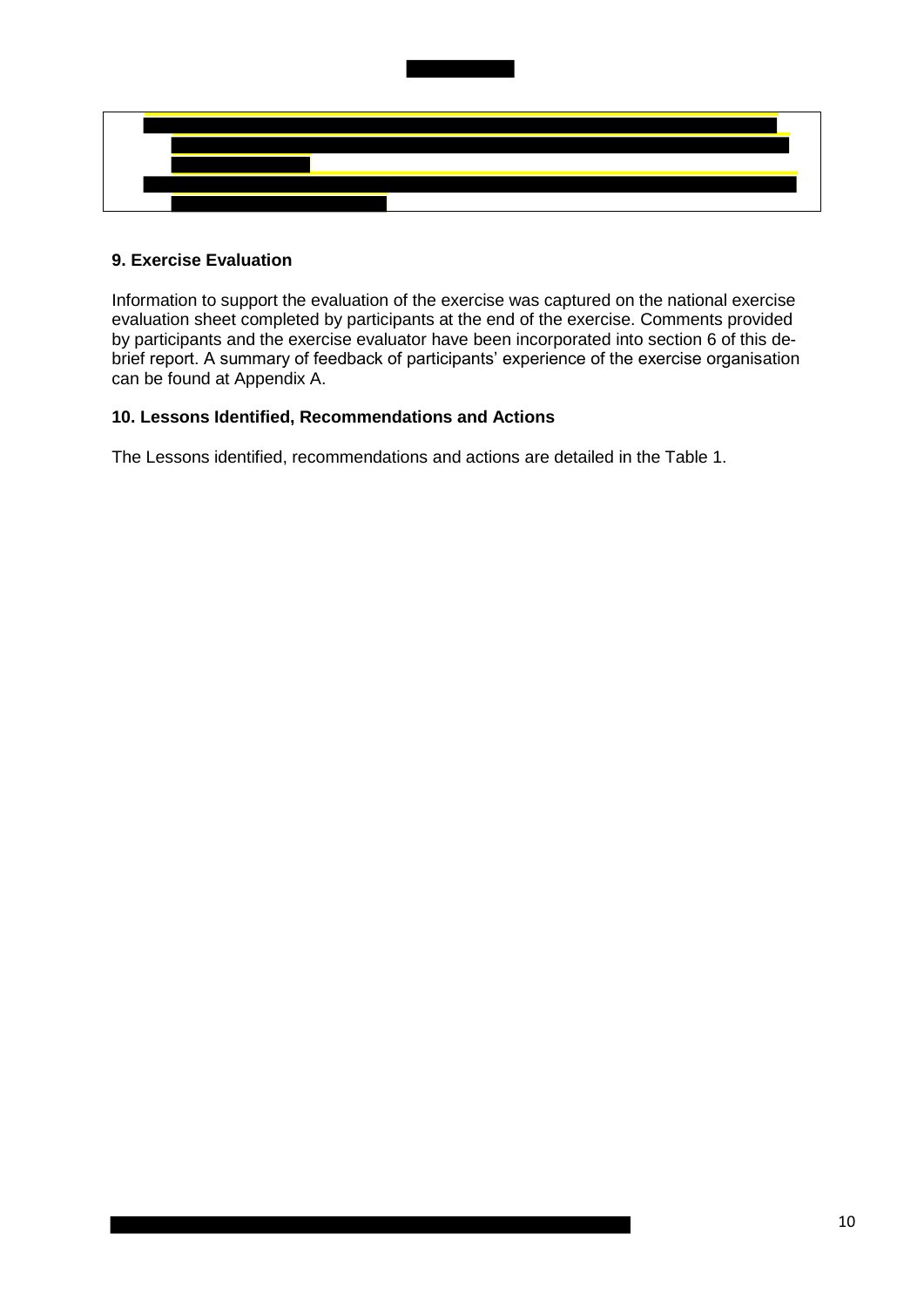# Table 1 Lessons identified and recommendations from SY LRF Exercise Cygnus

| <b>Theme</b> | Ref to<br>identify<br>incident      | <b>Lesson identified</b> | <b>Recommendation arising</b> | <b>Action required</b> | <b>Relevant to</b> | Owner                    | <b>Deadline</b> | <b>Review</b> |
|--------------|-------------------------------------|--------------------------|-------------------------------|------------------------|--------------------|--------------------------|-----------------|---------------|
| Plans        | Exercise<br>Cygnus<br>Oct<br>2016.1 |                          |                               |                        |                    |                          |                 |               |
| Plans        | Exercise<br>Cygnus<br>Oct<br>2016.2 |                          |                               |                        |                    | $\overline{\phantom{a}}$ |                 |               |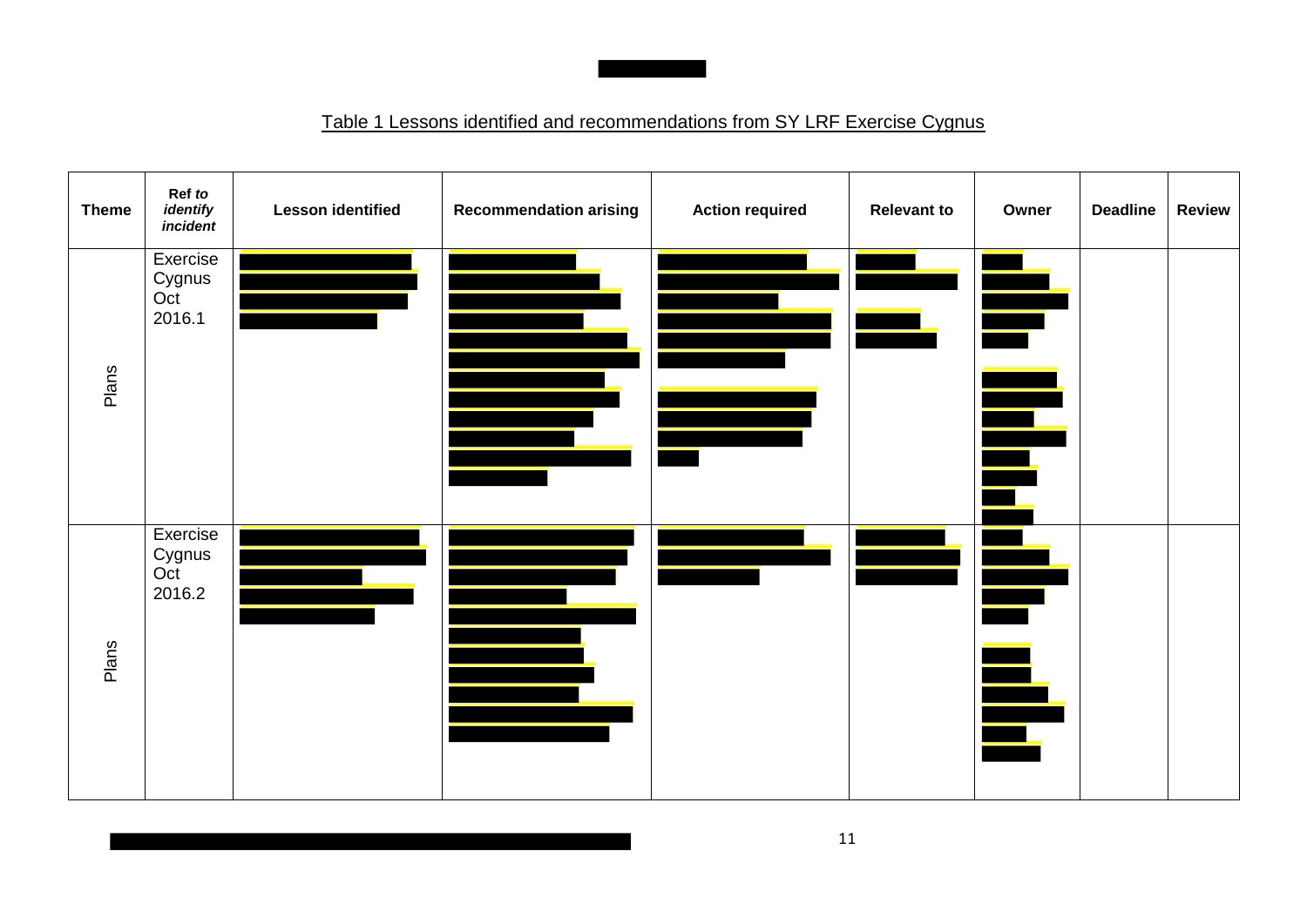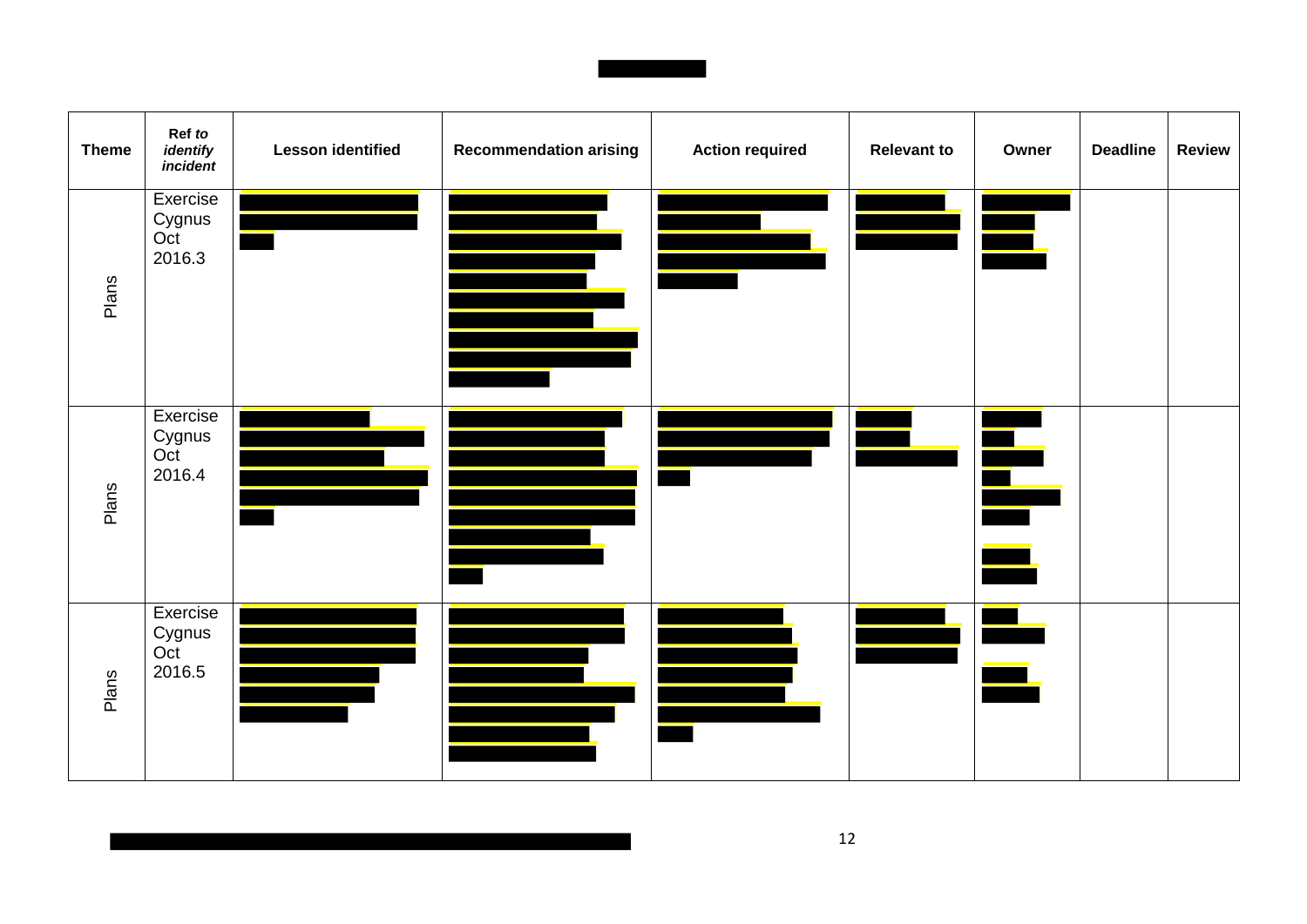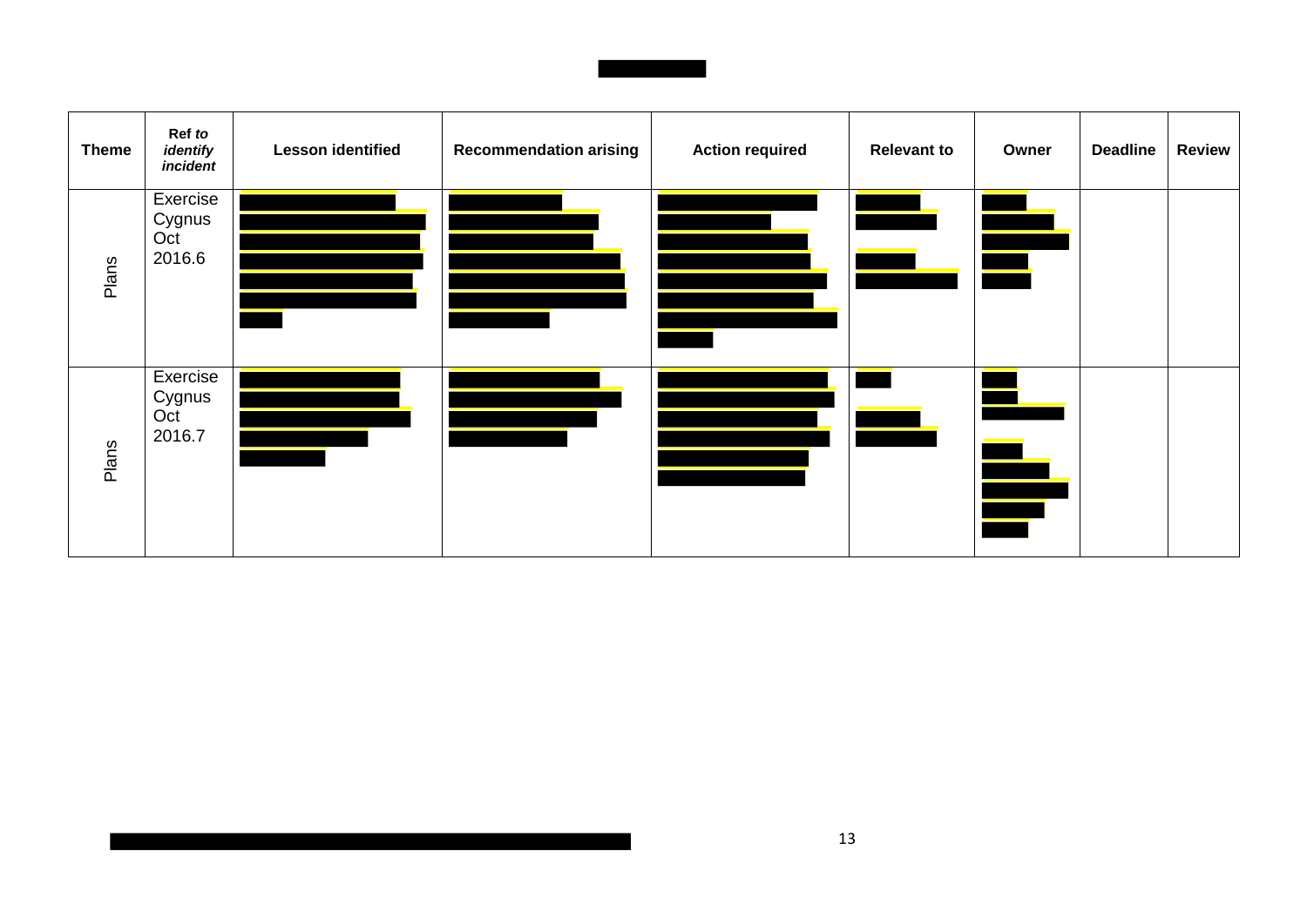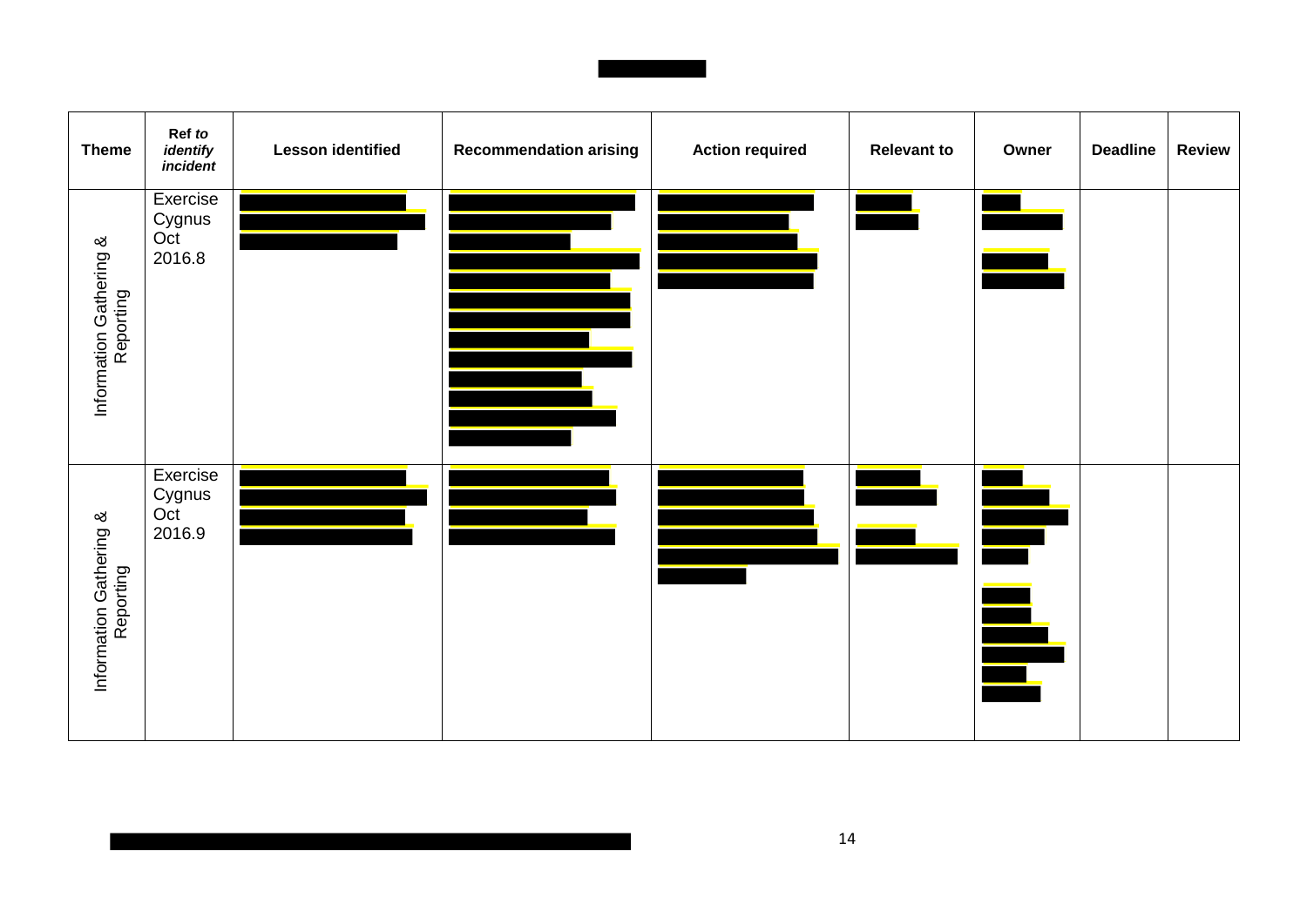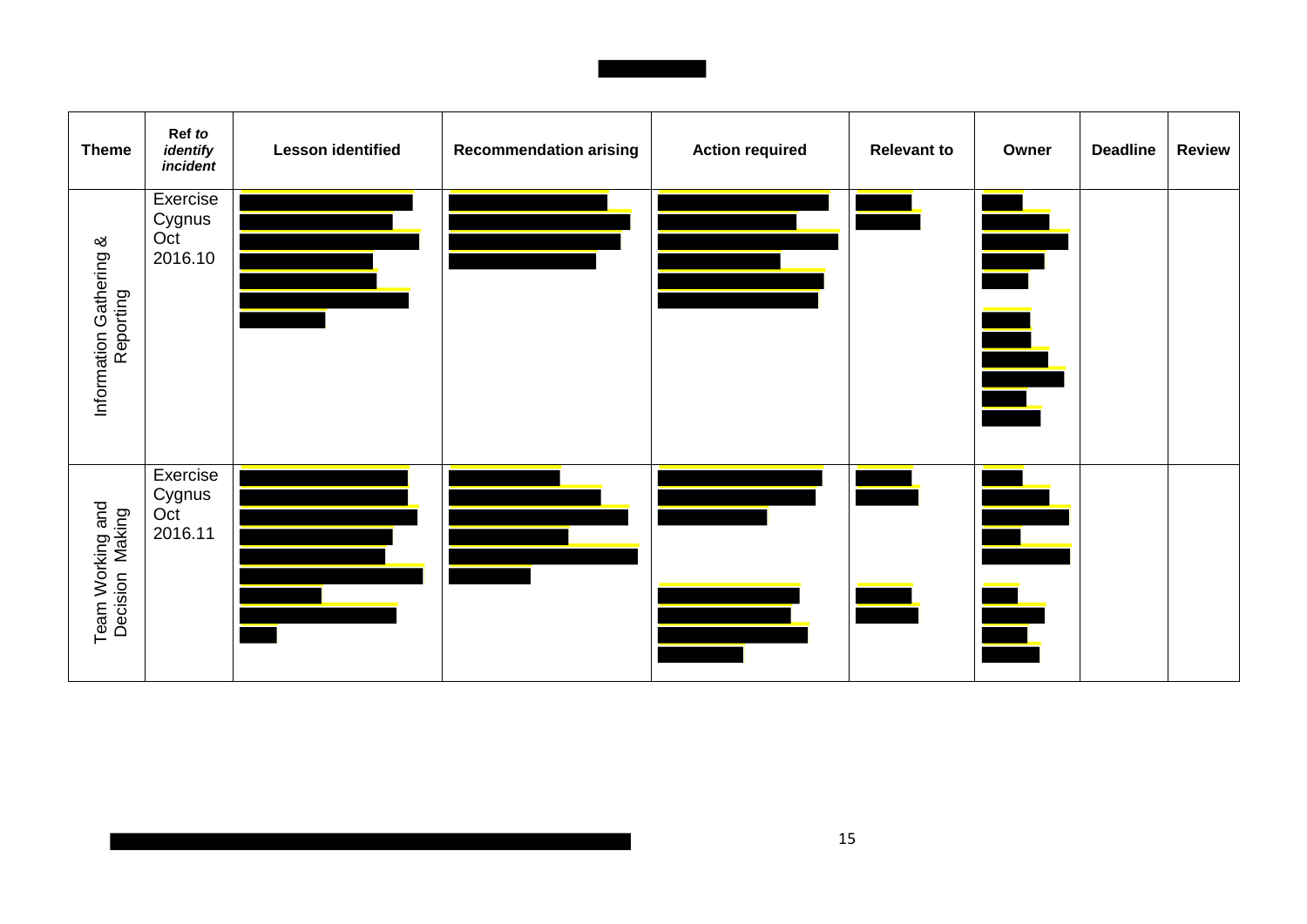| <b>Theme</b>                           | Ref to<br>identify<br>incident       | <b>Lesson identified</b> | <b>Recommendation arising</b> | <b>Action required</b> | <b>Relevant to</b> | Owner | <b>Deadline</b> | <b>Review</b> |
|----------------------------------------|--------------------------------------|--------------------------|-------------------------------|------------------------|--------------------|-------|-----------------|---------------|
| Team Working<br>and Decision<br>Making | Exercise<br>Cygnus<br>Oct<br>2016.12 |                          |                               |                        |                    |       |                 |               |
| Team Working and<br>Decision Making    | Exercise<br>Cygnus<br>Oct<br>2016.13 |                          |                               |                        |                    |       |                 |               |
| Team Working and Decision<br>Making    | Exercise<br>Cygnus<br>Oct<br>2016.14 |                          |                               |                        |                    | ╞     |                 |               |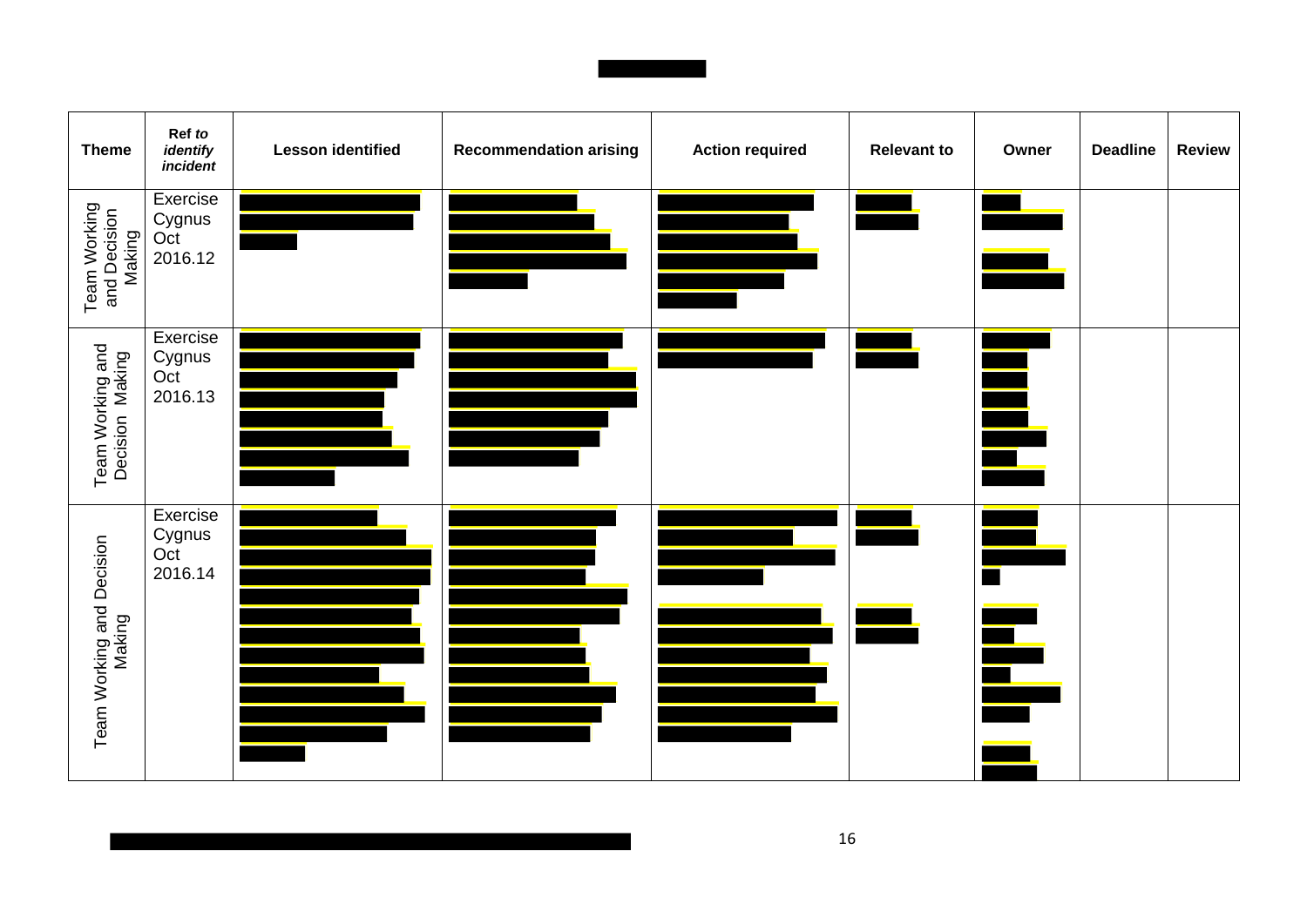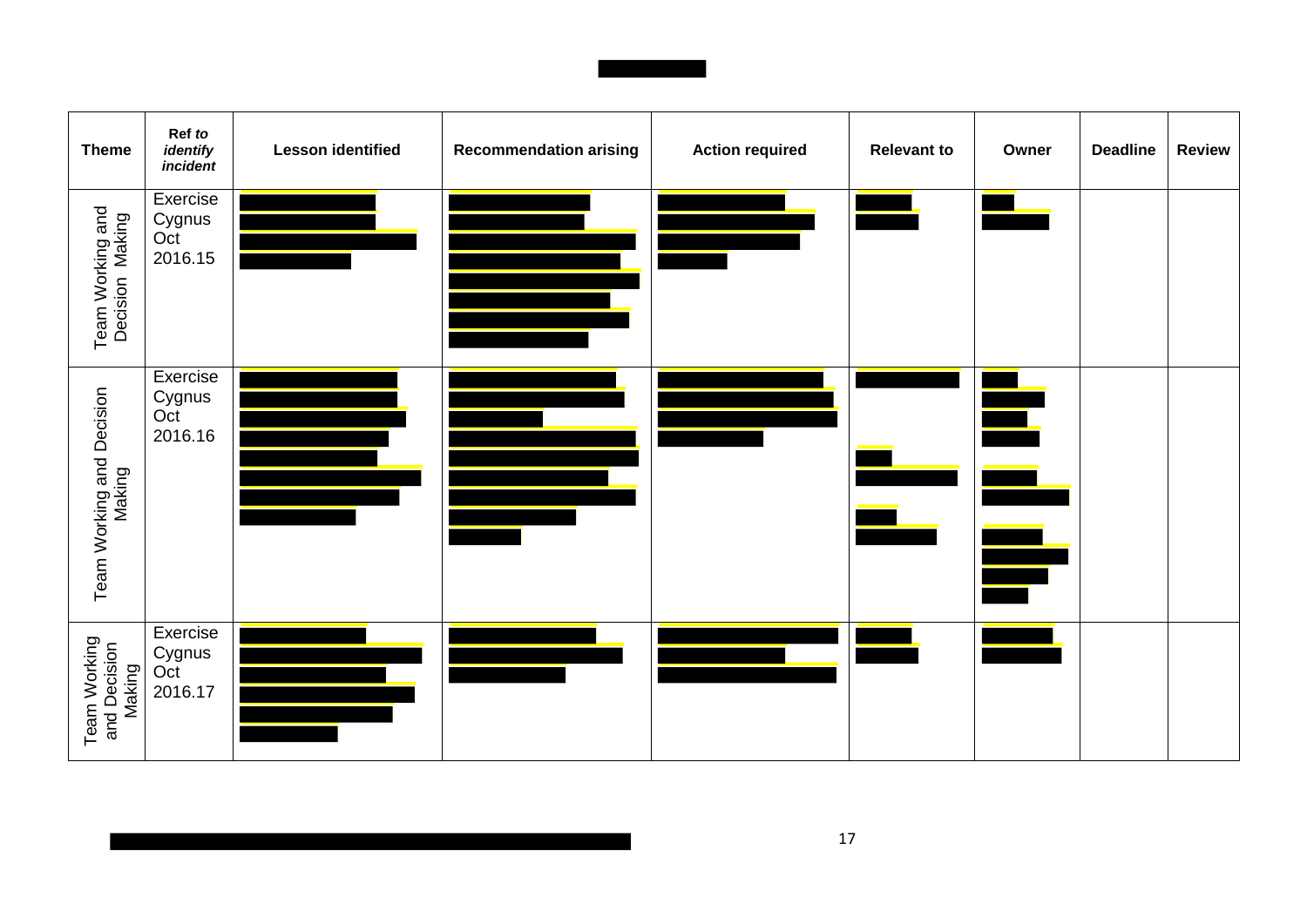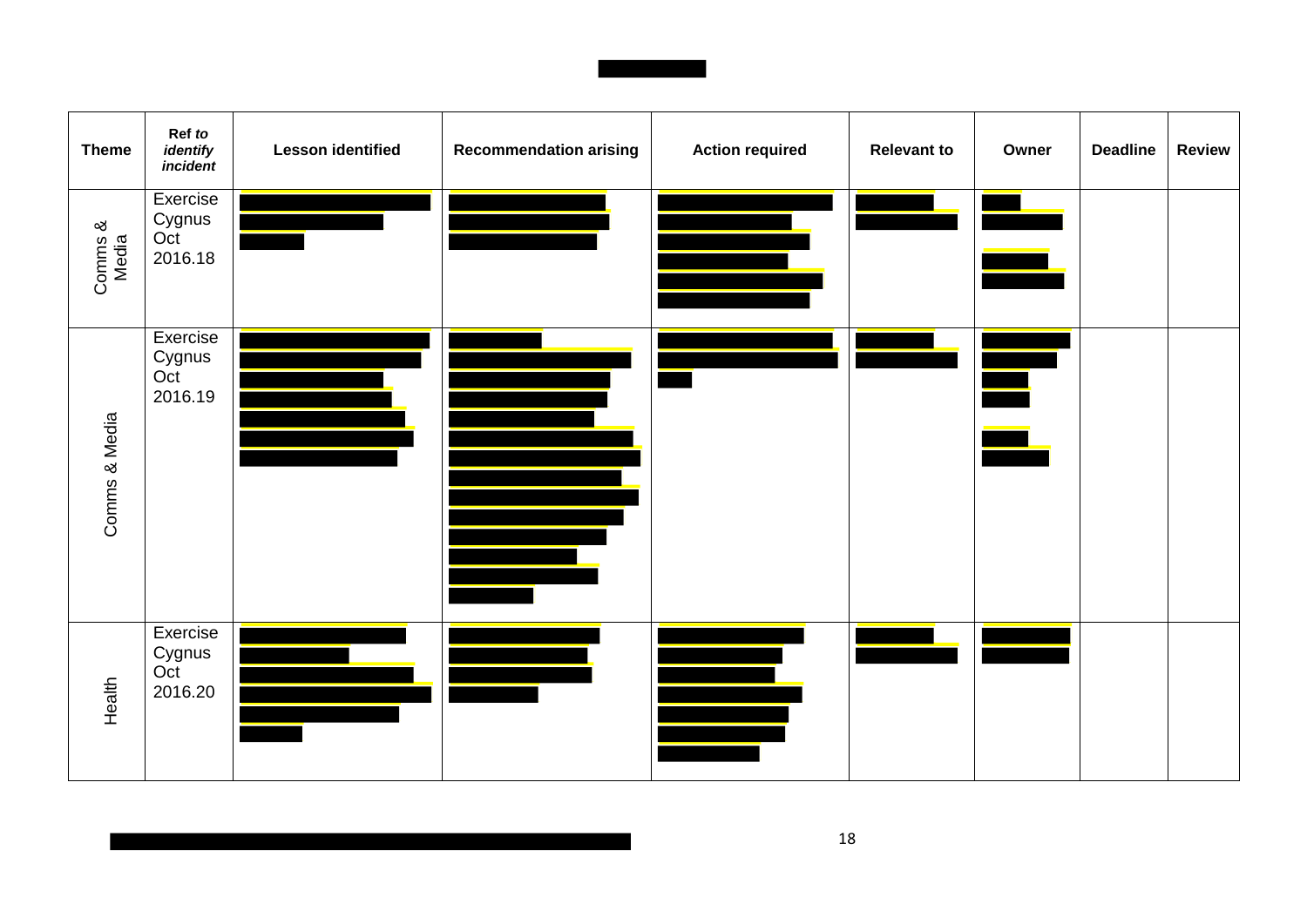| <b>Theme</b> | Ref to<br>identify<br>incident       | <b>Lesson identified</b> | <b>Recommendation arising</b> | <b>Action required</b> | <b>Relevant to</b> | Owner               | <b>Deadline</b> | <b>Review</b> |
|--------------|--------------------------------------|--------------------------|-------------------------------|------------------------|--------------------|---------------------|-----------------|---------------|
| Health       | Exercise<br>Cygnus<br>Oct<br>2016.21 |                          |                               |                        |                    |                     |                 |               |
| Health       | Exercise<br>Cygnus<br>Oct<br>2016.22 |                          |                               |                        |                    |                     |                 |               |
| General      | Exercise<br>Cygnus<br>Oct<br>2016.23 |                          |                               |                        |                    | É<br>$\blacksquare$ |                 |               |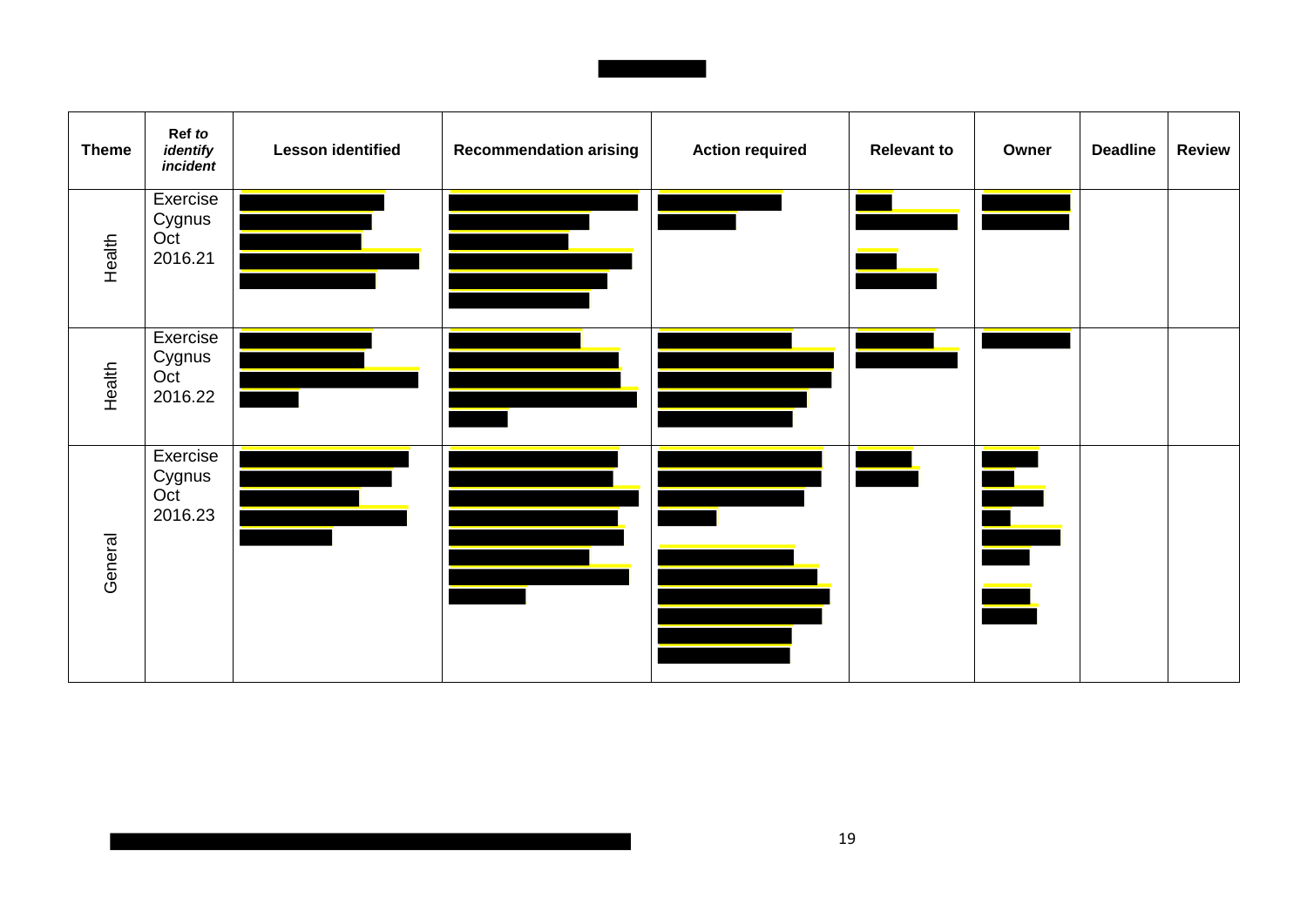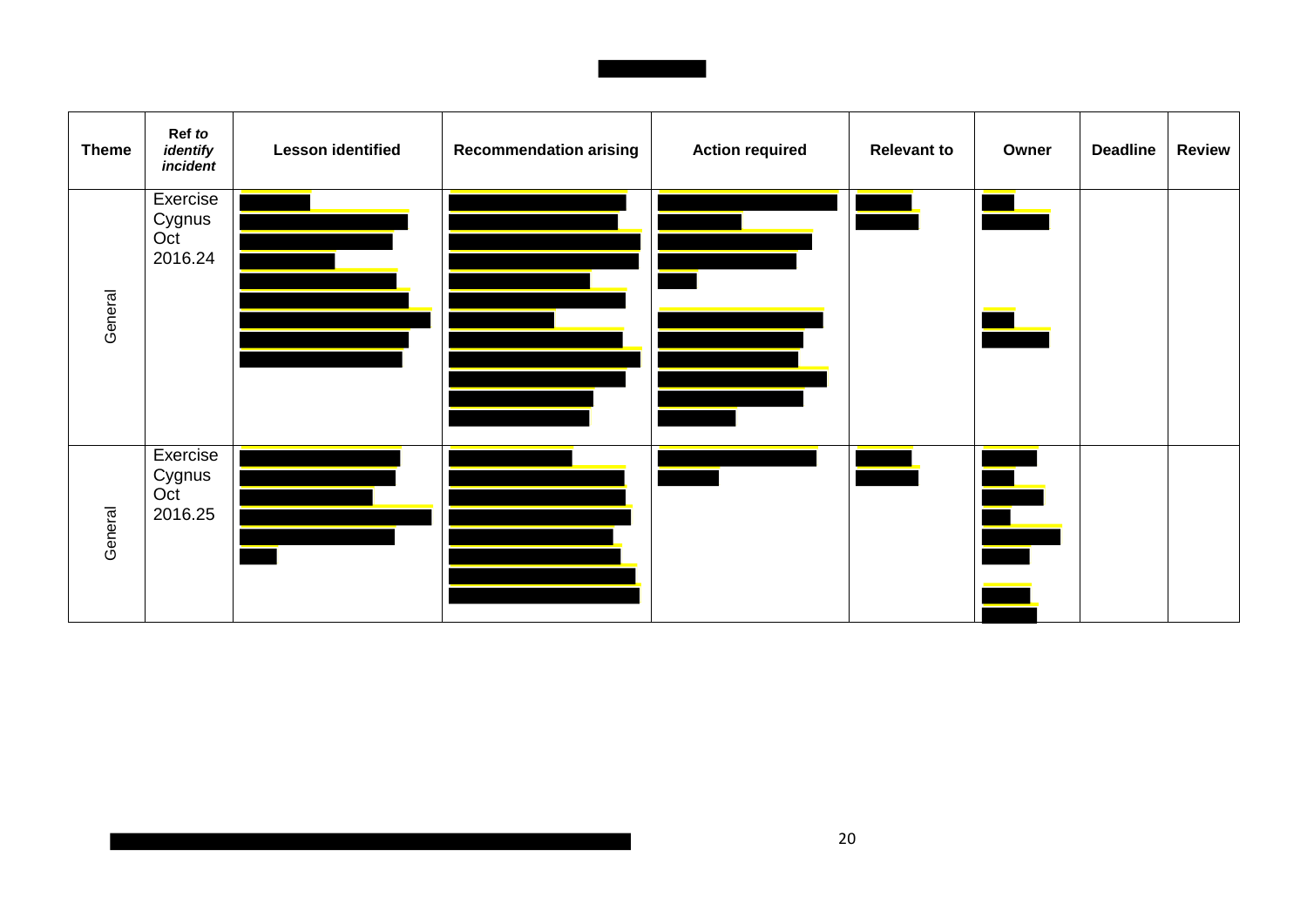

| <b>Theme</b> | Ref to<br>identify<br>incident | <b>Lesson identified</b> | <b>Recommendation arising</b> | <b>Action required</b> | <b>Relevant to</b> | Owner | <b>Deadline</b> | <b>Review</b> |
|--------------|--------------------------------|--------------------------|-------------------------------|------------------------|--------------------|-------|-----------------|---------------|
| Comms        | Swan L01                       |                          |                               |                        |                    |       |                 |               |
| Comms        | Swan L02                       |                          |                               |                        |                    |       |                 |               |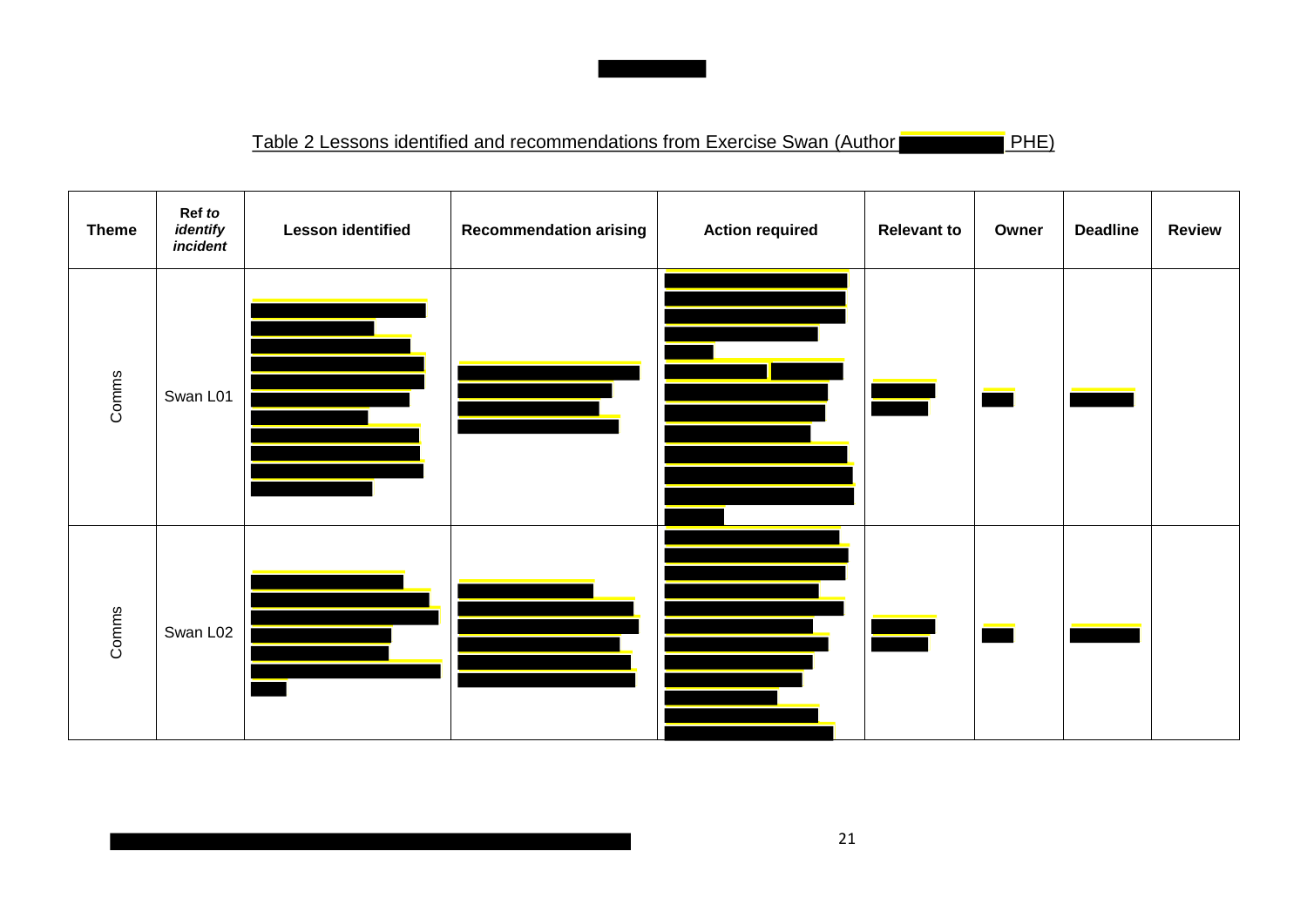

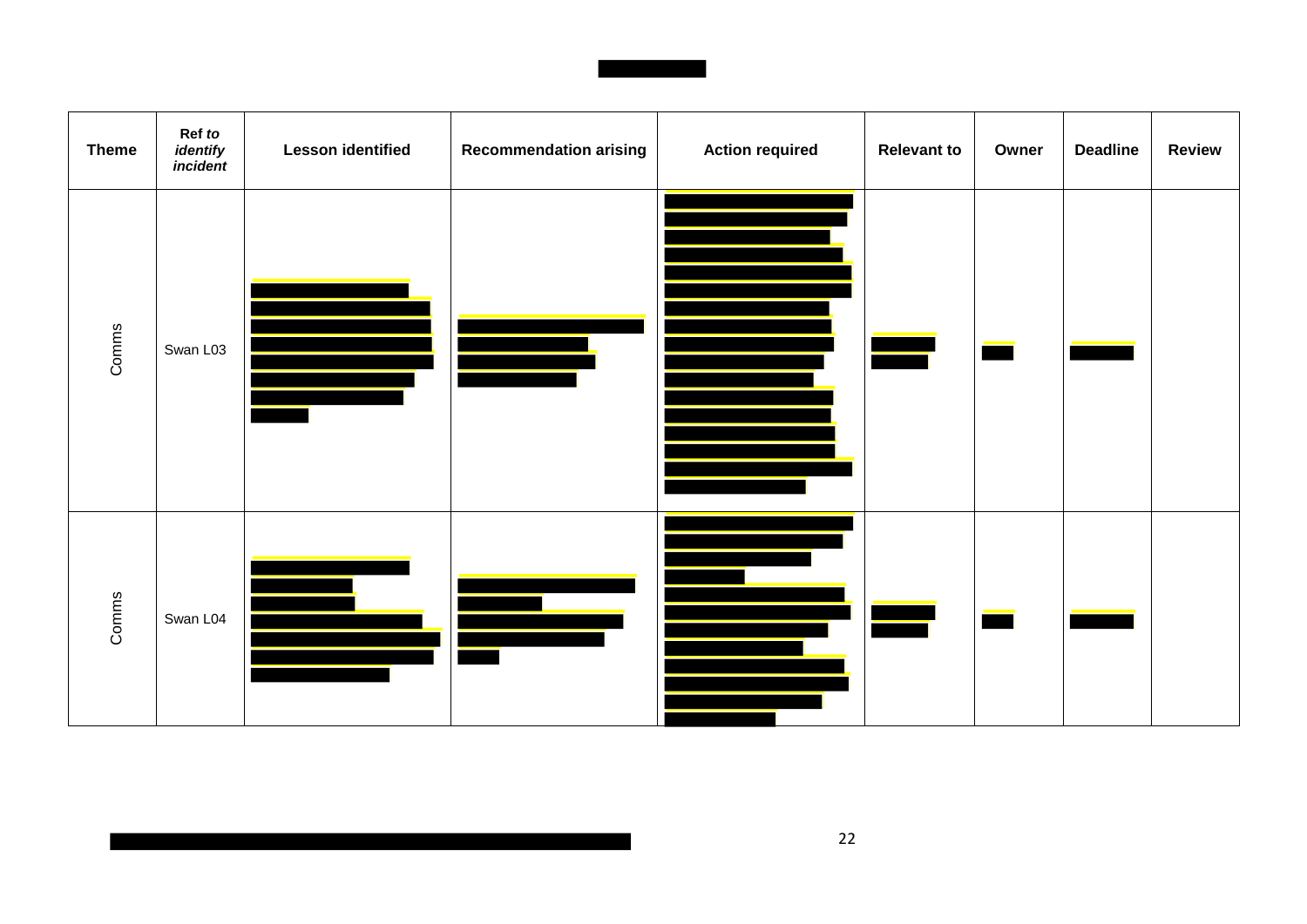

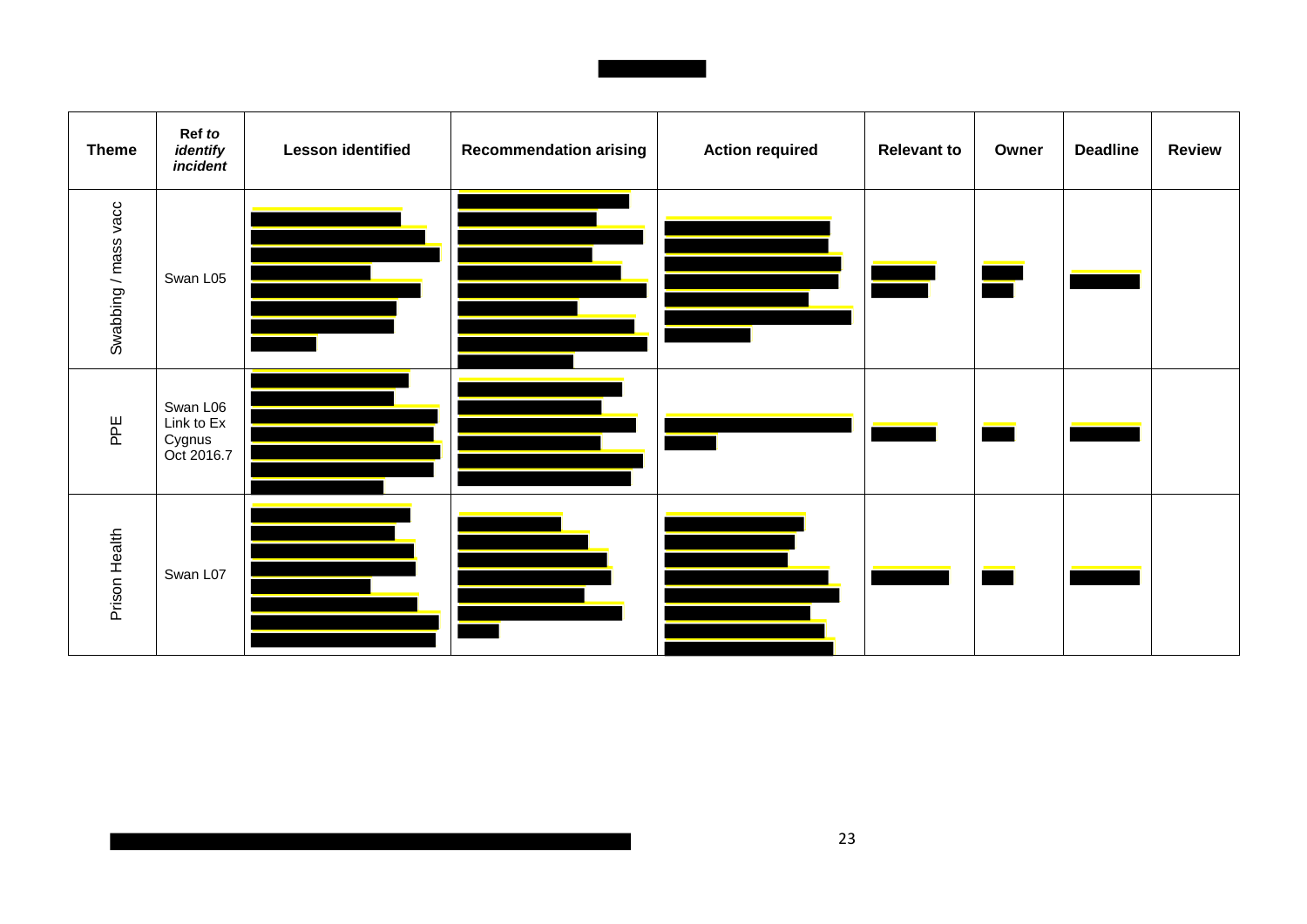# **Glossary of Acronyms**

| <b>BMG</b>    | <b>Business Management Group</b>                    |
|---------------|-----------------------------------------------------|
| <b>COBR</b>   | <b>Cabinet Office Briefing Rooms</b>                |
| <b>DCLG</b>   | Department of Communities and Local Government      |
| <b>DH</b>     | Department of Health                                |
| <b>JESIP</b>  | Joint Emergency Services Interoperability Programme |
| <b>JDM</b>    | <b>Joint Decision Model</b>                         |
| LA            | <b>Local Authority</b>                              |
| <b>LHRP</b>   | Local Health Resilience Partnership                 |
| <b>LRF</b>    | <b>Local Resilience Forum</b>                       |
| <b>MAGIC</b>  | Multi Agency Gold Incident Command                  |
| <b>NHS</b>    | <b>National Health Service</b>                      |
| <b>PHE</b>    | <b>Public Health England</b>                        |
| <b>PPE</b>    | <b>Personal Protective Equipment</b>                |
| <b>RD</b>     | <b>Resilience Direct</b>                            |
| <b>SCC</b>    | <b>Strategic Coordination Centre</b>                |
| <b>SCG</b>    | <b>Strategic Coordinating Group</b>                 |
| <b>SitRep</b> | <b>Situation Report</b>                             |
| <b>SY</b>     | South Yorkshire                                     |
| Y&H           | Yorkshire and the Humber                            |